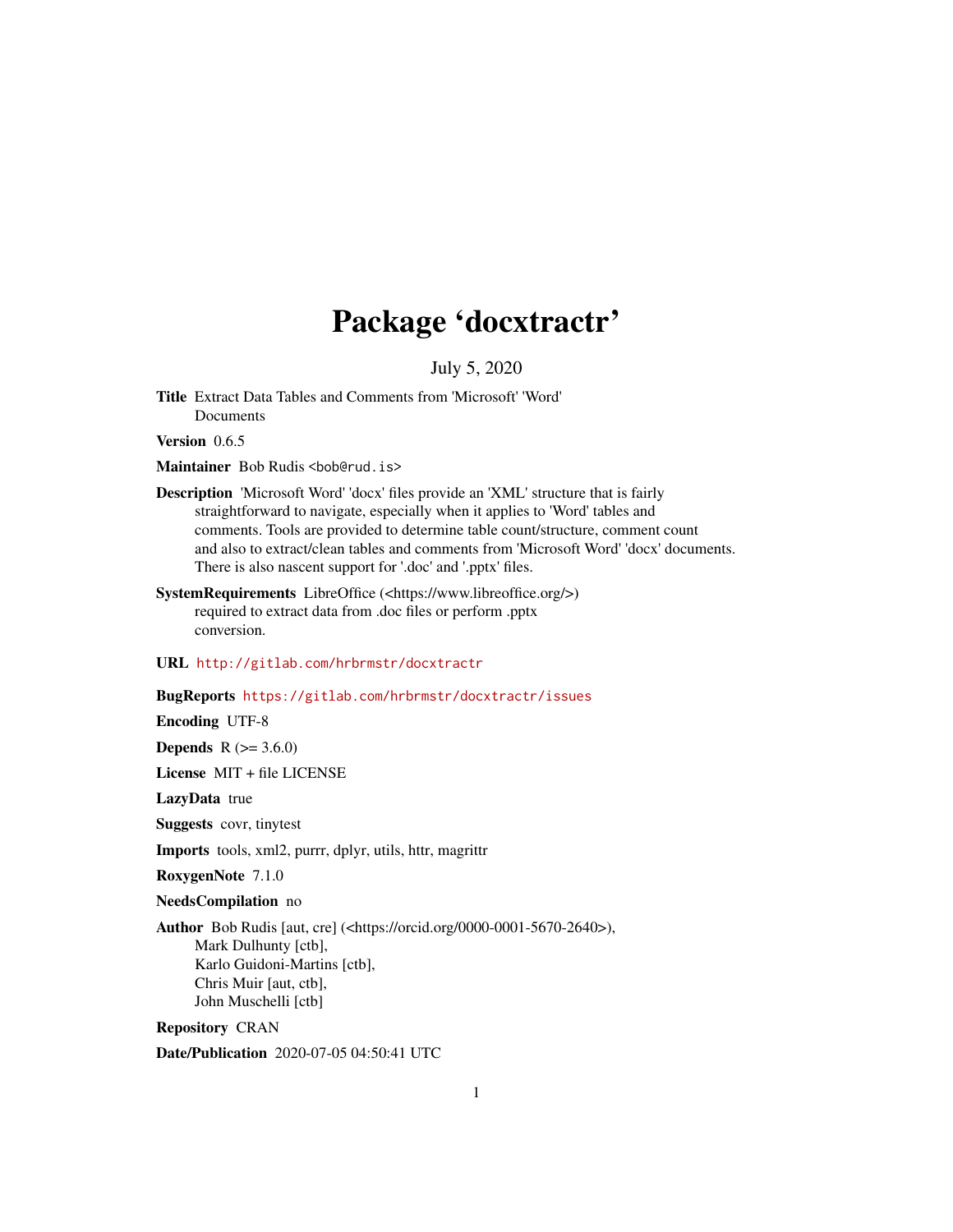### <span id="page-1-0"></span>R topics documented:

| Index | 13 |
|-------|----|

<span id="page-1-1"></span>assign\_colnames *Make a specific row the column names for the specified data.frame*

#### Description

Many tables in Word documents are in twisted formats where there may be labels or other oddities mixed in that make it difficult to work with the underlying data. This function makes it easy to identify a particular row in a scraped data. frame as the one containing column names and have it become the column names, removing it and (optionally) all of the rows before it (since that's usually what needs to be done).

#### Usage

```
assign_colnames(dat, row, remove = TRUE, remove_previous = remove)
```
#### Arguments

| dat             | can be any data. Frame but is intended for use with ones retuned by this package |
|-----------------|----------------------------------------------------------------------------------|
| row             | numeric value indicating the row number that is to become the column names       |
| remove          | remove row specified by row after making it the column names? (Default: TRUE)    |
| remove_previous |                                                                                  |
|                 | remove any rows preceding row? (Default: TRUE but will be assigned whatever      |
|                 | is given for remove).                                                            |

#### Value

data.frame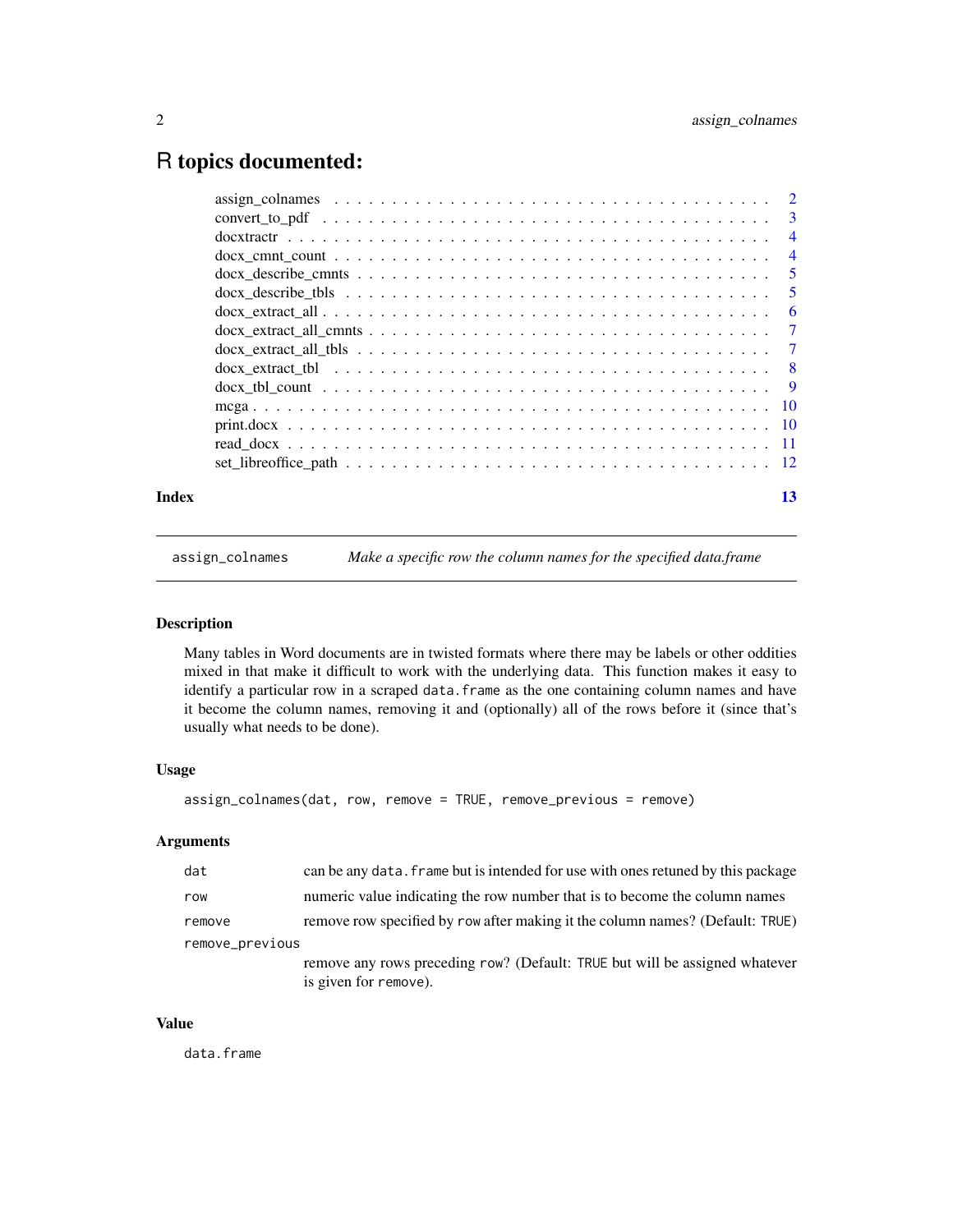#### <span id="page-2-0"></span>convert\_to\_pdf 3

#### See Also

[docx\\_extract\\_all](#page-5-1), [docx\\_extract\\_tbl](#page-7-1)

#### Examples

```
# a "real" Word doc
real_world <- read_docx(system.file("examples/realworld.docx", package="docxtractr"))
docx_tbl_count(real_world)
```
# get all the tables tbls <- docx\_extract\_all\_tbls(real\_world)

# make table 1 better assign\_colnames(tbls[[1]], 2)

# make table 5 better assign\_colnames(tbls[[5]], 2)

convert\_to\_pdf *Convert a Document (usually PowerPoint) to a PDF*

#### Description

Convert a Document (usually PowerPoint) to a PDF

#### Usage

```
convert_to_pdf(path, pdf_file = sub("[.]pptx", ".pdf", path))
```
#### Arguments

| path     | path to the document, can be PowerPoint or DOCX                                                                                                               |
|----------|---------------------------------------------------------------------------------------------------------------------------------------------------------------|
| pdf_file | output PDF file name. By default, creates a PDF in the same directory as the<br>path file. This functionality requires the use of LibreOffice and the soffice |
|          | binary it contains. See set_libreoffice_path for more information. Note,                                                                                      |

#### Examples

```
## Not run:
path = system.file("examples/ex.pptx", package="docxtractr")
pdf <- convert_to_pdf(path, pdf_file = tempfile(fileext = ".pdf"))
path = system.file("examples/data.docx", package="docxtractr")
pdf_doc <- convert_to_pdf(path, pdf_file = tempfile(fileext = ".pdf"))
```
## End(Not run)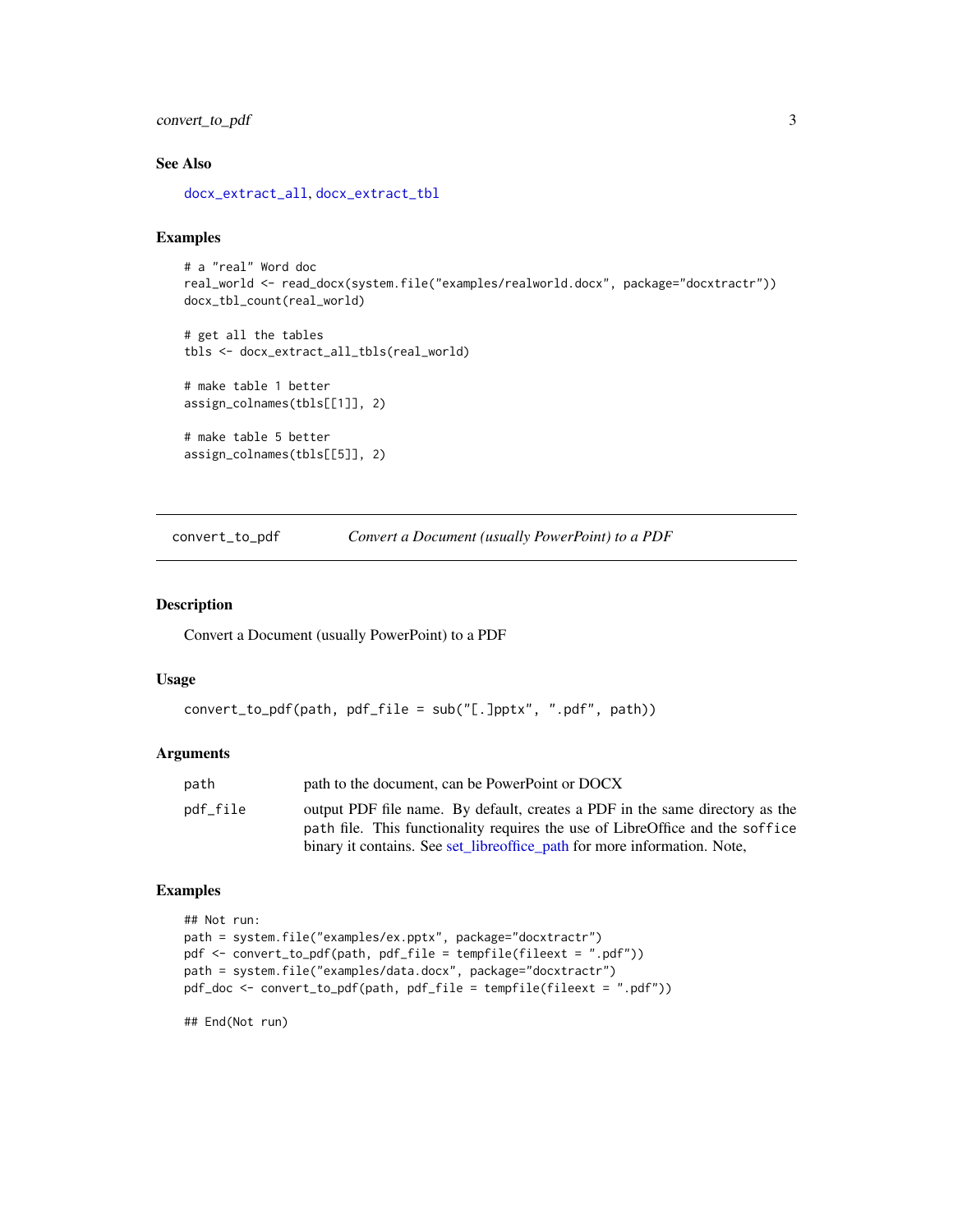<span id="page-3-0"></span>

#### Description

Microsoft Word 'docx" files provide an XML structure that is fairly straightforward to navigate, especially when it applies to Word tables. The 'docxtractr" package provides tools to determine table count + table structure and extract tables from Microsoft Word docx documents. It also provides tools to determine comment count and extract comments from Word 'docx" documents.

#### Author(s)

Bob Rudis (bob@rud.is)

docx\_cmnt\_count *Get number of comments in a Word document*

#### Description

Get number of comments in a Word document

#### Usage

```
docx_cmnt_count(docx)
```
#### Arguments

docx docx object read with read\_docx

#### Value

numeric

#### Examples

```
cmnts <- read_docx(system.file("examples/comments.docx", package="docxtractr"))
docx_cmnt_count(cmnts)
```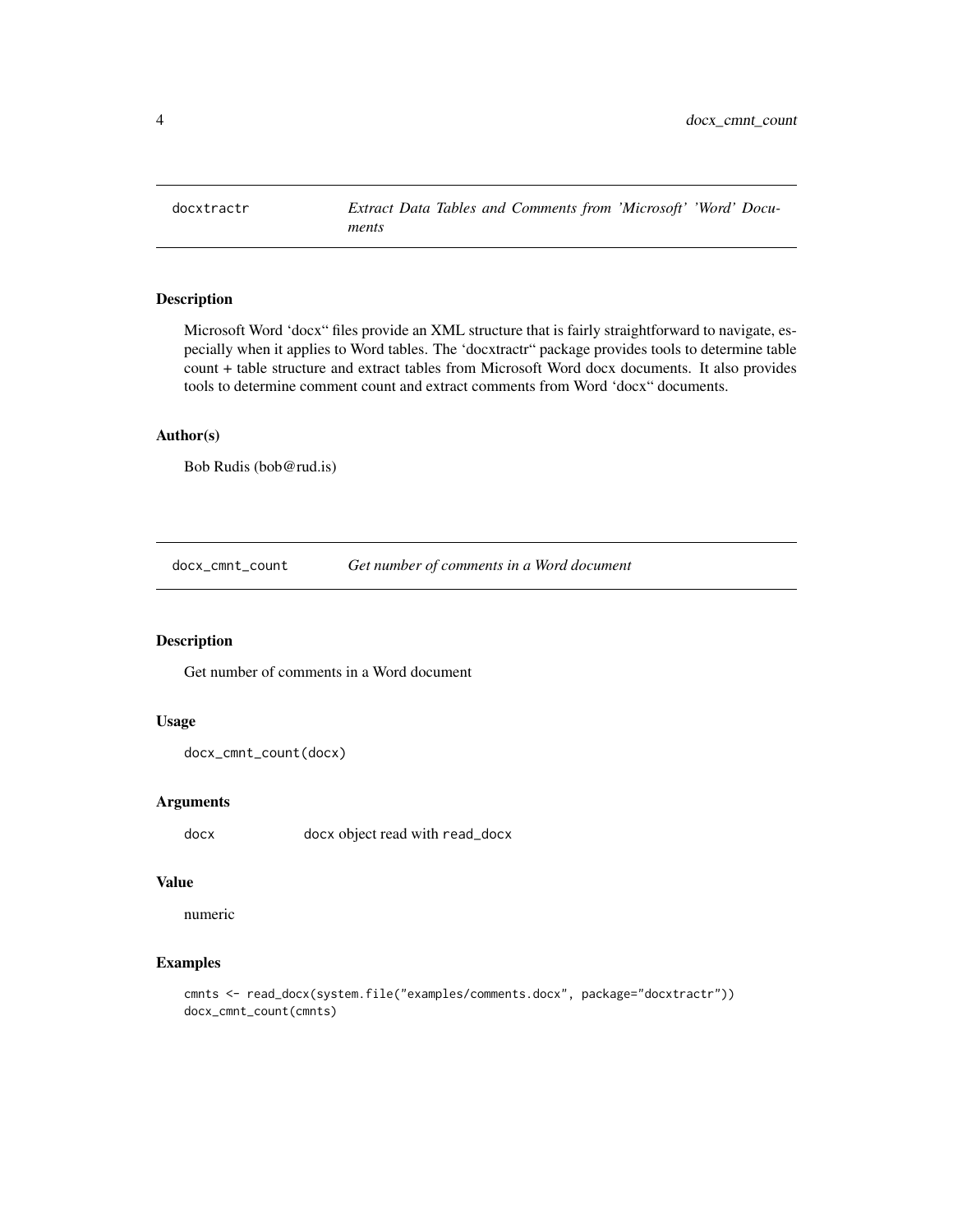<span id="page-4-0"></span>docx\_describe\_cmnts *Returns information about the comments in the Word document*

#### Description

Returns information about the comments in the Word document

#### Usage

```
docx_describe_cmnts(docx)
```
#### Arguments

docx docx object read with read\_docx

#### Examples

```
cmnts <- read_docx(system.file("examples/comments.docx", package="docxtractr"))
docx_cmnt_count(cmnts)
docx_describe_cmnts(cmnts)
```
docx\_describe\_tbls *Returns a description of all the tables in the Word document*

#### Description

This function will attempt to discern the structure of each of the tables in docx and print this information

#### Usage

```
docx_describe_tbls(docx)
```
#### Arguments

docx docx object read with read\_docx

#### Examples

```
complx <- read_docx(system.file("examples/complex.docx", package="docxtractr"))
docx_tbl_count(complx)
docx_describe_tbls(complx)
```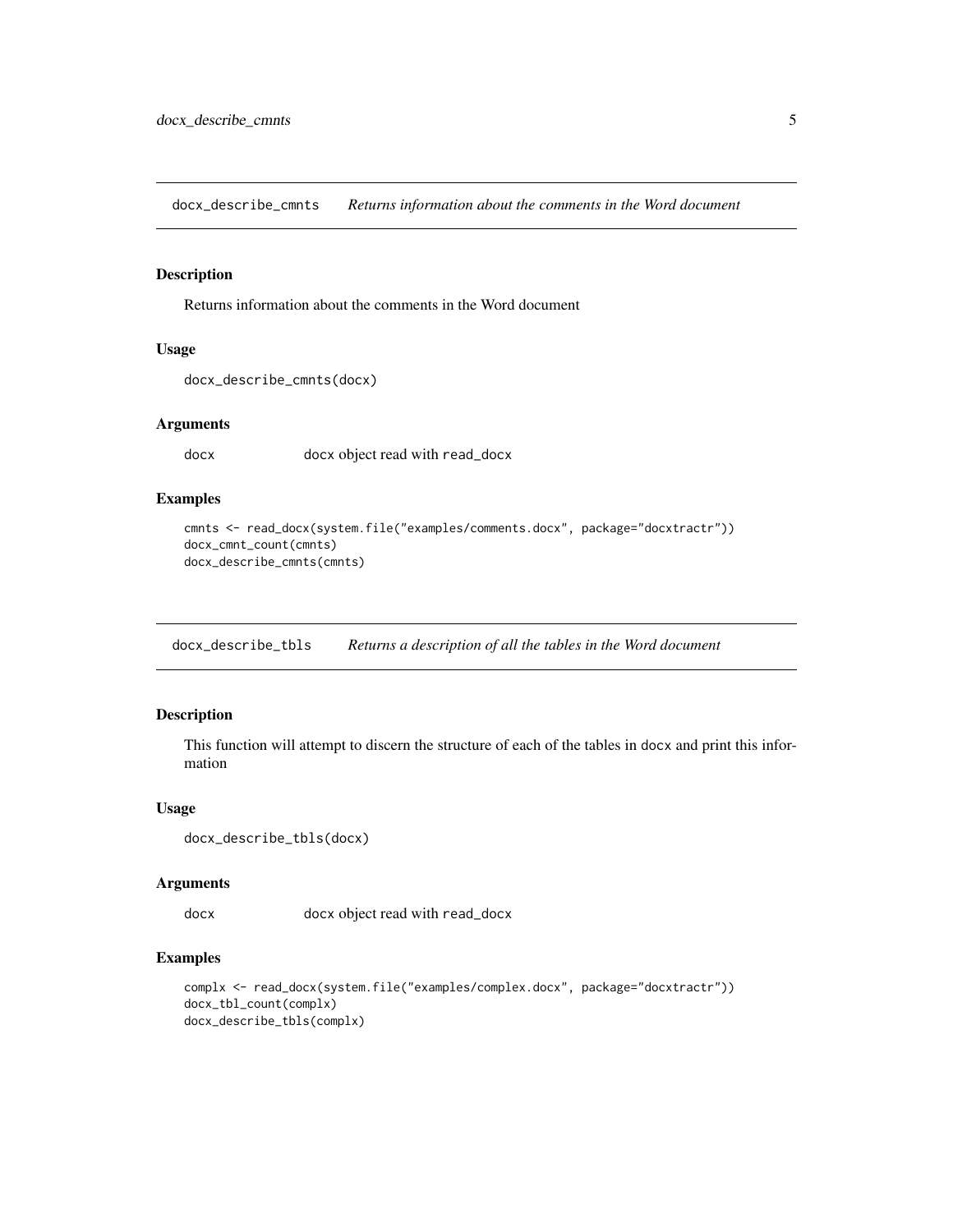<span id="page-5-1"></span><span id="page-5-0"></span>docx\_extract\_all *Extract all tables from a Word document*

#### Description

Extract all tables from a Word document

#### Usage

```
docx_extract_all(docx, guess_header = TRUE, preserve = FALSE, trim = TRUE)
```
#### Arguments

| docx         | docx object read with read_docx                                                                 |
|--------------|-------------------------------------------------------------------------------------------------|
| guess_header | should the function make a guess as to the existence of a header in a table?<br>(Default: TRUE) |
| preserve     | preserve line breaks within a cell? Default: 'FALSE'. NOTE: This overrides<br>'trim'.           |
| trim         | trim leading/trailing whitespace (if any) in cells? (default: TRUE)                             |

#### Value

list of data.frames or an empty list if no tables exist in docx

#### See Also

[assign\\_colnames](#page-1-1), [docx\\_extract\\_tbl](#page-7-1)

#### Examples

```
# a "real" Word doc
```

```
real_world <- read_docx(system.file("examples/realworld.docx", package="docxtractr"))
docx_tbl_count(real_world)
```
# get all the tables tbls <- docx\_extract\_all\_tbls(real\_world)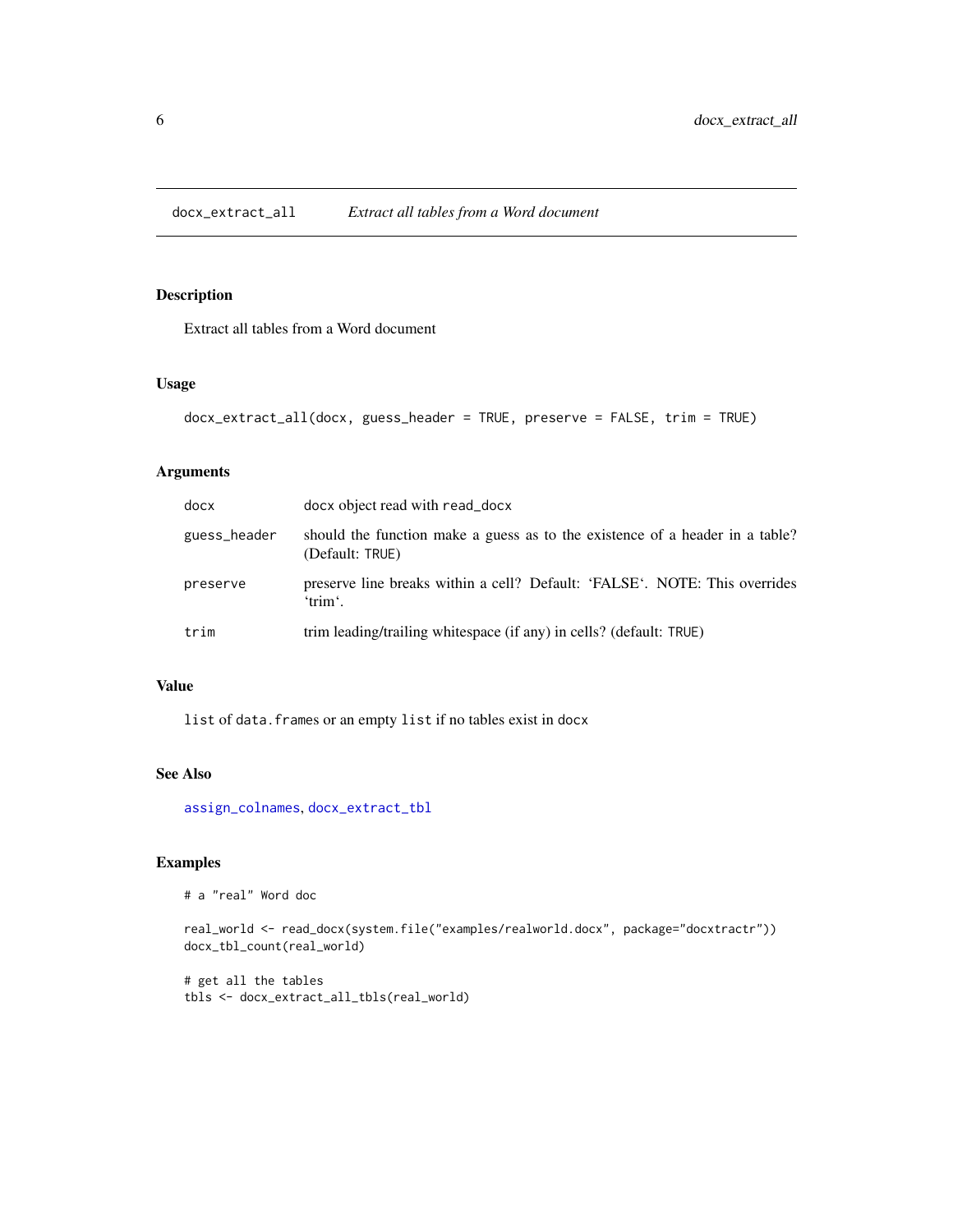<span id="page-6-0"></span>docx\_extract\_all\_cmnts

*Extract all comments from a Word document*

#### Description

Extract all comments from a Word document

#### Usage

```
docx_extract_all_cmnts(docx, include_text = FALSE)
```
#### Arguments

| docx         | docx object read with read_docx                                         |
|--------------|-------------------------------------------------------------------------|
| include text | if TRUE then the text associated with the comment will also be included |

#### Value

data\_frame of comment id, author & text

#### Examples

```
cmnts <- read_docx(system.file("examples/comments.docx", package="docxtractr"))
docx_cmnt_count(cmnts)
docx_describe_cmnts(cmnts)
docx_extract_all_cmnts(cmnts)
```
docx\_extract\_all\_tbls *Extract all tables from a Word document*

#### Description

Extract all tables from a Word document

#### Usage

```
docx_extract_all_tbls(docx, guess_header = TRUE, preserve = FALSE, trim = TRUE)
```
#### Arguments

| docx         | docx object read with read_docx                                                                 |
|--------------|-------------------------------------------------------------------------------------------------|
| guess_header | should the function make a guess as to the existence of a header in a table?<br>(Default: TRUE) |
| preserve     | preserve line breaks within a cell? Default: 'FALSE'. NOTE: This overrides<br>'trim'.           |
| trim         | trim leading/trailing whitespace (if any) in cells? (default: TRUE)                             |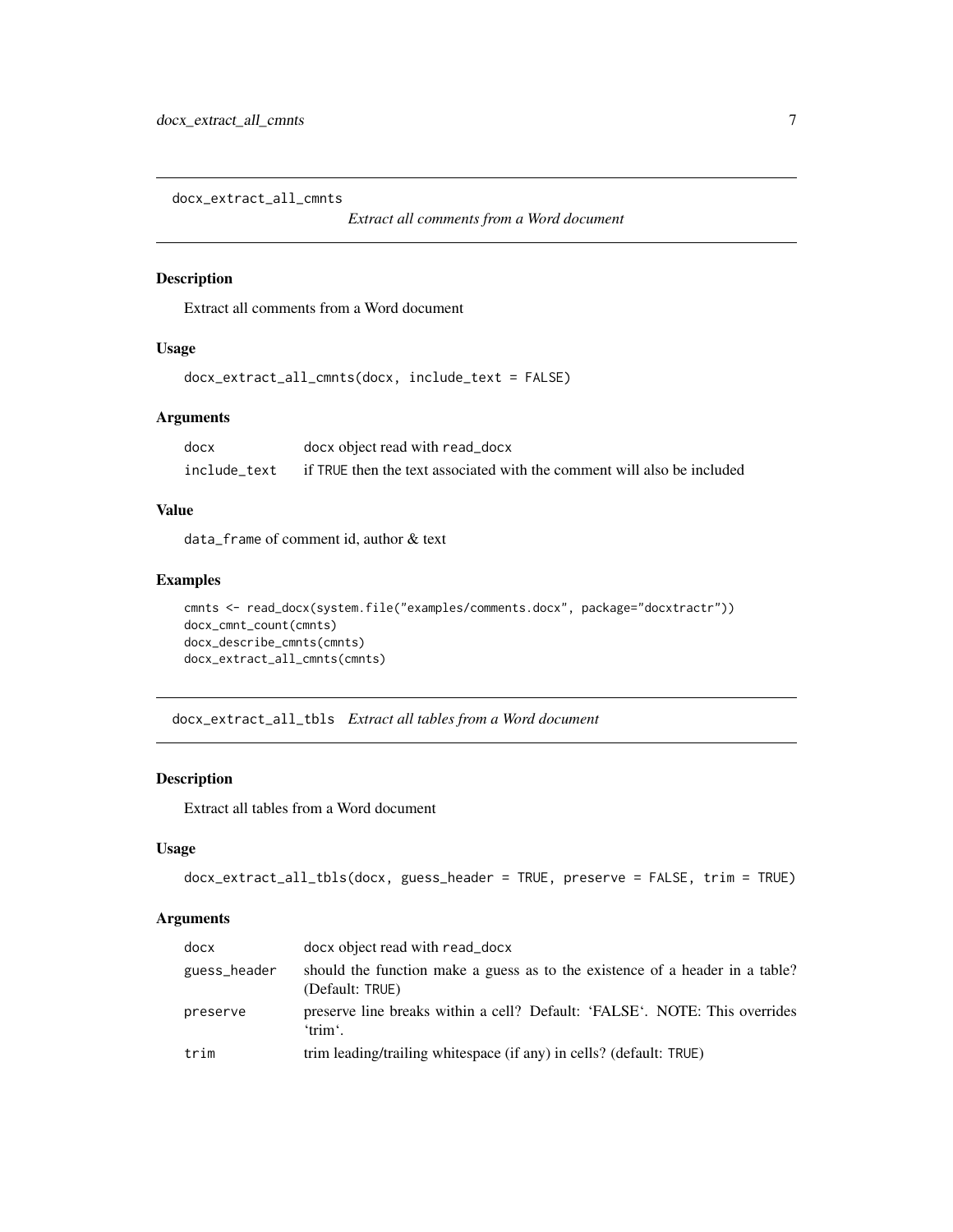### <span id="page-7-0"></span>Value

list of data.frames or an empty list if no tables exist in docx

#### See Also

[assign\\_colnames](#page-1-1), [docx\\_extract\\_tbl](#page-7-1)

#### Examples

# a "real" Word doc

real\_world <- read\_docx(system.file("examples/realworld.docx", package="docxtractr")) docx\_tbl\_count(real\_world)

# get all the tables tbls <- docx\_extract\_all\_tbls(real\_world)

<span id="page-7-1"></span>docx\_extract\_tbl *Extract a table from a Word document*

#### Description

Given a document read with read\_docx and a table to extract (optionally indicating whether there was a header or not and if cell whitepace trimming is desired) extract the contents of the table to a data.frame.

#### Usage

```
docx_extract_tbl(
  docx,
  tbl_number = 1,
  header = TRUE,preserve = FALSE,
  trim = TRUE
\lambda
```
#### Arguments

| docx       | docx object read with read_docx                                                |
|------------|--------------------------------------------------------------------------------|
| tbl_number | which table to extract (defaults to 1)                                         |
| header     | assume first row of table is a header row? (default; TRUE)                     |
| preserve   | preserve line breaks within a cell? Default: FALSE. NOTE: This overrides trim. |
| trim       | trim leading/trailing whitespace (if any) in cells? (default: TRUE)            |

#### Value

data.frame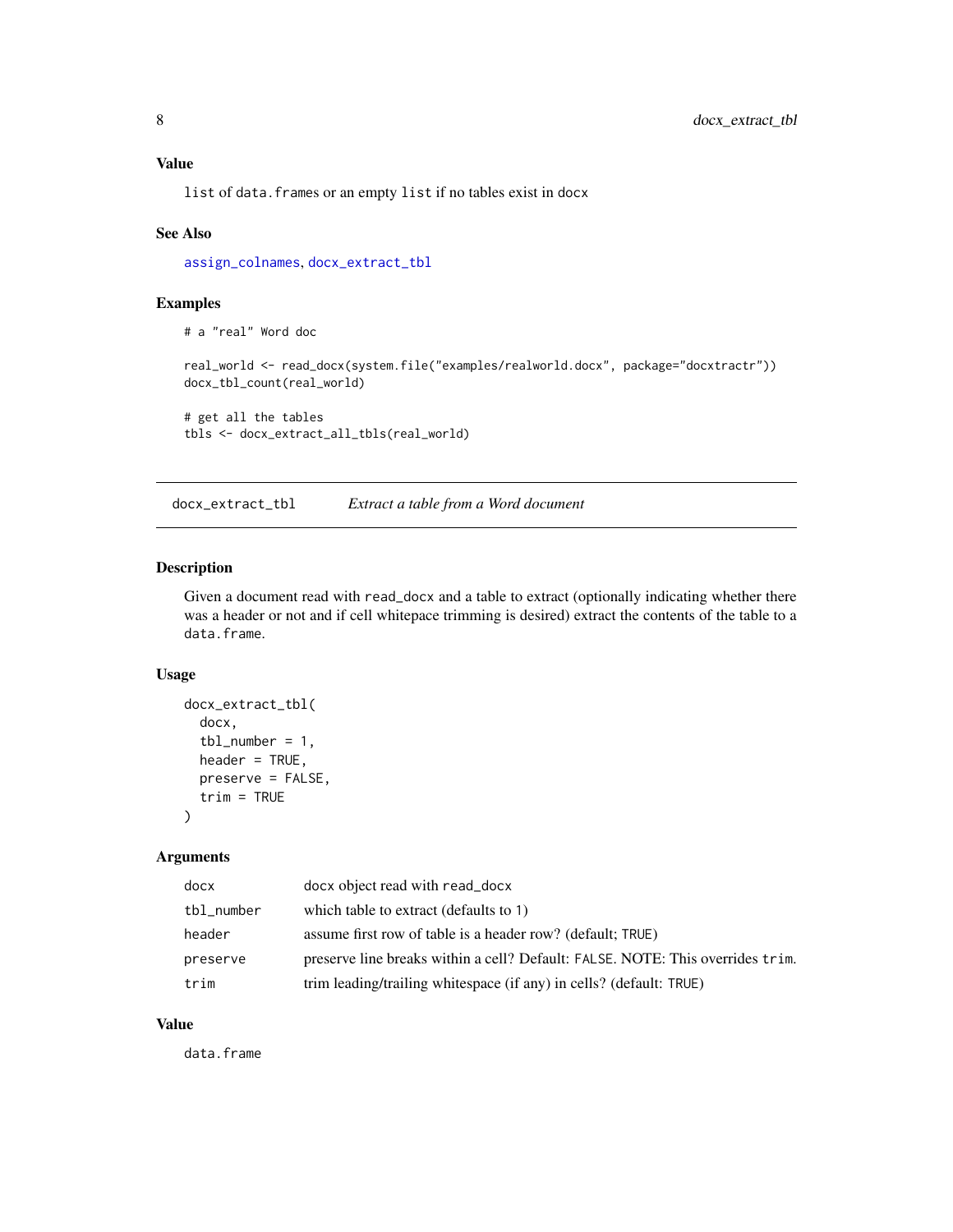<span id="page-8-0"></span>docx\_tbl\_count 9

#### See Also

[docx\\_extract\\_all](#page-5-1), [docx\\_extract\\_tbl](#page-7-1), [assign\\_colnames](#page-1-1)

#### Examples

```
doc3 <- read_docx(system.file("examples/data3.docx", package="docxtractr"))
docx_extract_tbl(doc3, 3)
```

```
intracell_whitespace <- read_docx(system.file("examples/preserve.docx", package="docxtractr"))
docx_extract_tbl(intracell_whitespace, 2, preserve=FALSE)
docx_extract_tbl(intracell_whitespace, 2, preserve=TRUE)
```
docx\_tbl\_count *Get number of tables in a Word document*

#### Description

Get number of tables in a Word document

#### Usage

docx\_tbl\_count(docx)

#### Arguments

docx docx object read with read\_docx

#### Value

numeric

#### Examples

complx <- read\_docx(system.file("examples/complex.docx", package="docxtractr")) docx\_tbl\_count(complx)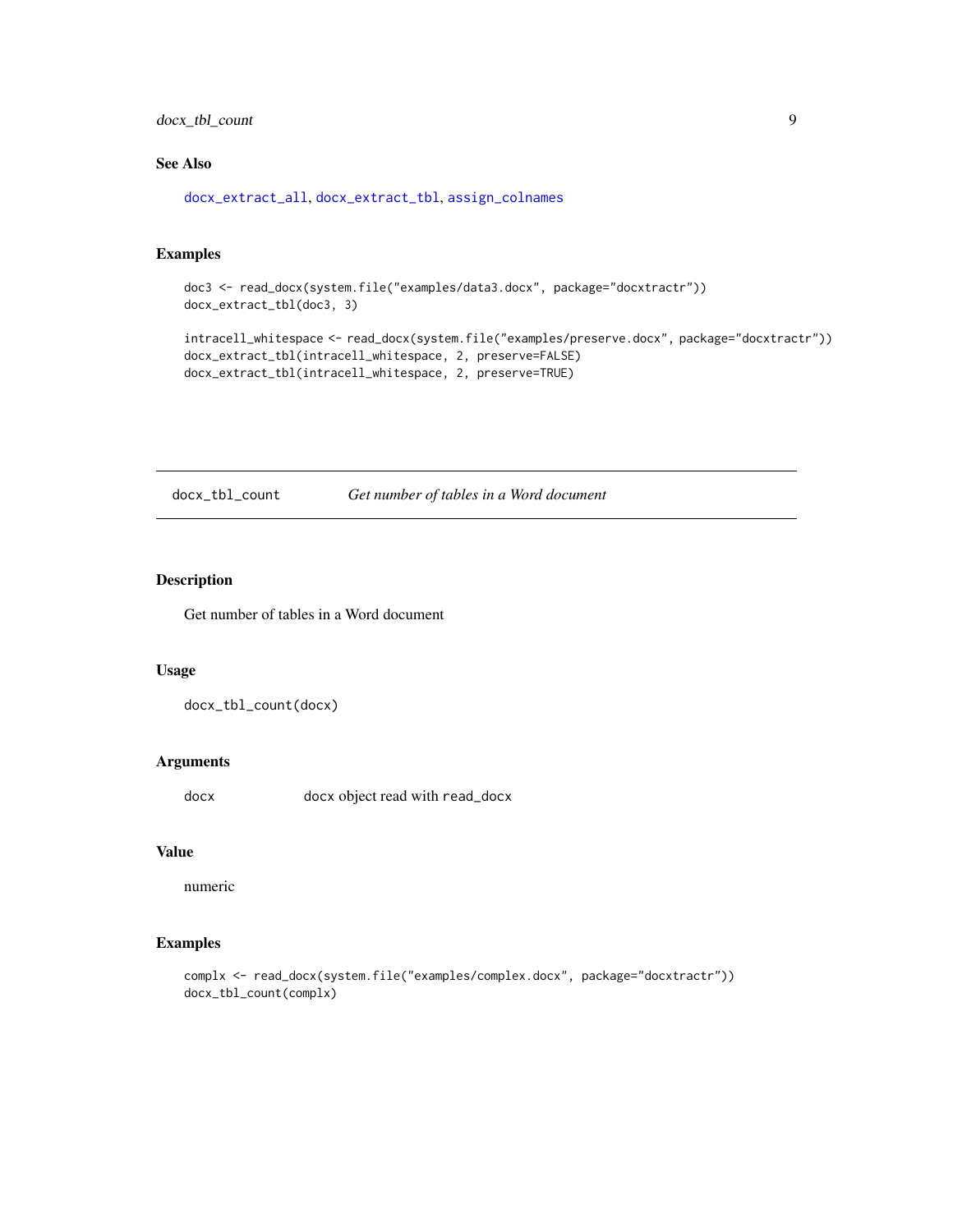<span id="page-9-0"></span>

#### **Description**

Remove punctuation and spaces and turn them to underscores plus convert to lower case.

#### Usage

mcga(tbl)

#### Arguments

tbl a data.frame-like object

### Value

whatver class x was but with truly great, really great column names. They're amazing. Trust me. They'll be incredible column names once we're done.

#### Examples

```
real_world <- read_docx(system.file("examples/realworld.docx", package="docxtractr"))
tbls <- docx_extract_all_tbls(real_world)
mcga(assign_colnames(tbls[[1]], 2))
```
print.docx *Display information about the document*

#### Description

Display information about the document

#### Usage

## S3 method for class 'docx'  $print(x, \ldots)$ 

#### Arguments

|   | docx object |
|---|-------------|
| . | ignored     |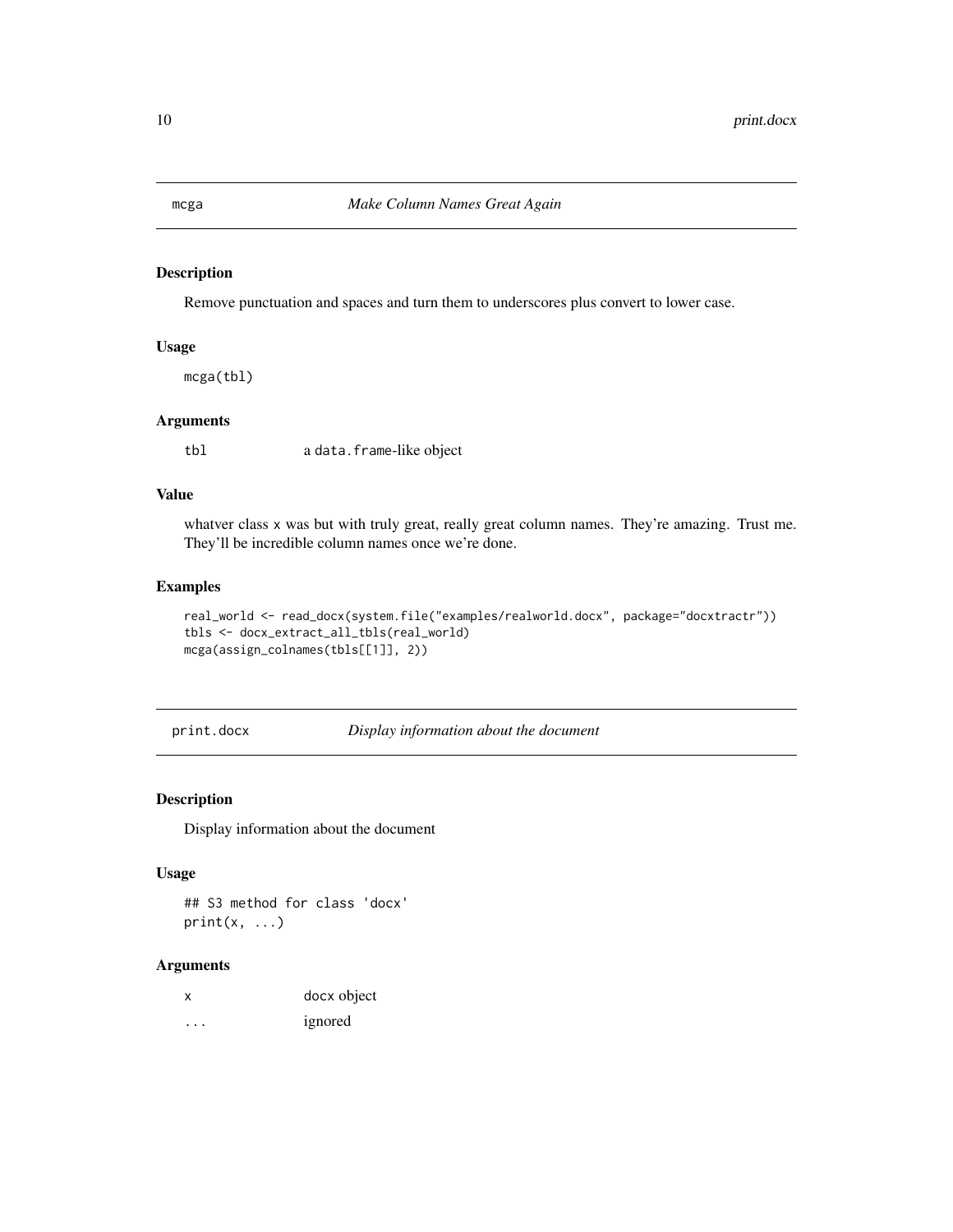<span id="page-10-0"></span>

#### Description

Local file path or URL pointing to a .docx file. Can also take .doc file as input if LibreOffice is installed (see <https://www.libreoffice.org/> for more info and to download).

#### Usage

read\_docx(path, track\_changes = NULL)

#### Arguments

| path          | path to the Word document                                                                                                                                                                                                                                                                                                                                                                                                                                                                                                                                                                                     |
|---------------|---------------------------------------------------------------------------------------------------------------------------------------------------------------------------------------------------------------------------------------------------------------------------------------------------------------------------------------------------------------------------------------------------------------------------------------------------------------------------------------------------------------------------------------------------------------------------------------------------------------|
| track_changes | if not NULL (the default) then must be one of "accept" or "reject" which will,<br>respectively, accept all or reject all changes. NOTE: this functionality relies on<br>the pandoc utility being available on the system PATH. Both system PATH and the<br>RSTUDIO_PANDOC (RStudio ships with a copy of pandoc) environment variables<br>will be checked. If no pandoc binary is found then a warning will be issued and<br>the document will be read without integrating or ignoring any tracked changes.<br>The original Word document will not be modified and this feature only works<br>with docx files. |
|               |                                                                                                                                                                                                                                                                                                                                                                                                                                                                                                                                                                                                               |

#### Examples

```
doc <- read_docx(system.file("examples/data.docx", package="docxtractr"))
class(doc)
doc <- read_docx(
  system.file("examples/trackchanges.docx", package="docxtractr"),
  track_changes = "accept"
\lambda## Not run:
# from a URL
budget <- read_docx(
"http://rud.is/dl/1.DOCX")
## End(Not run)
```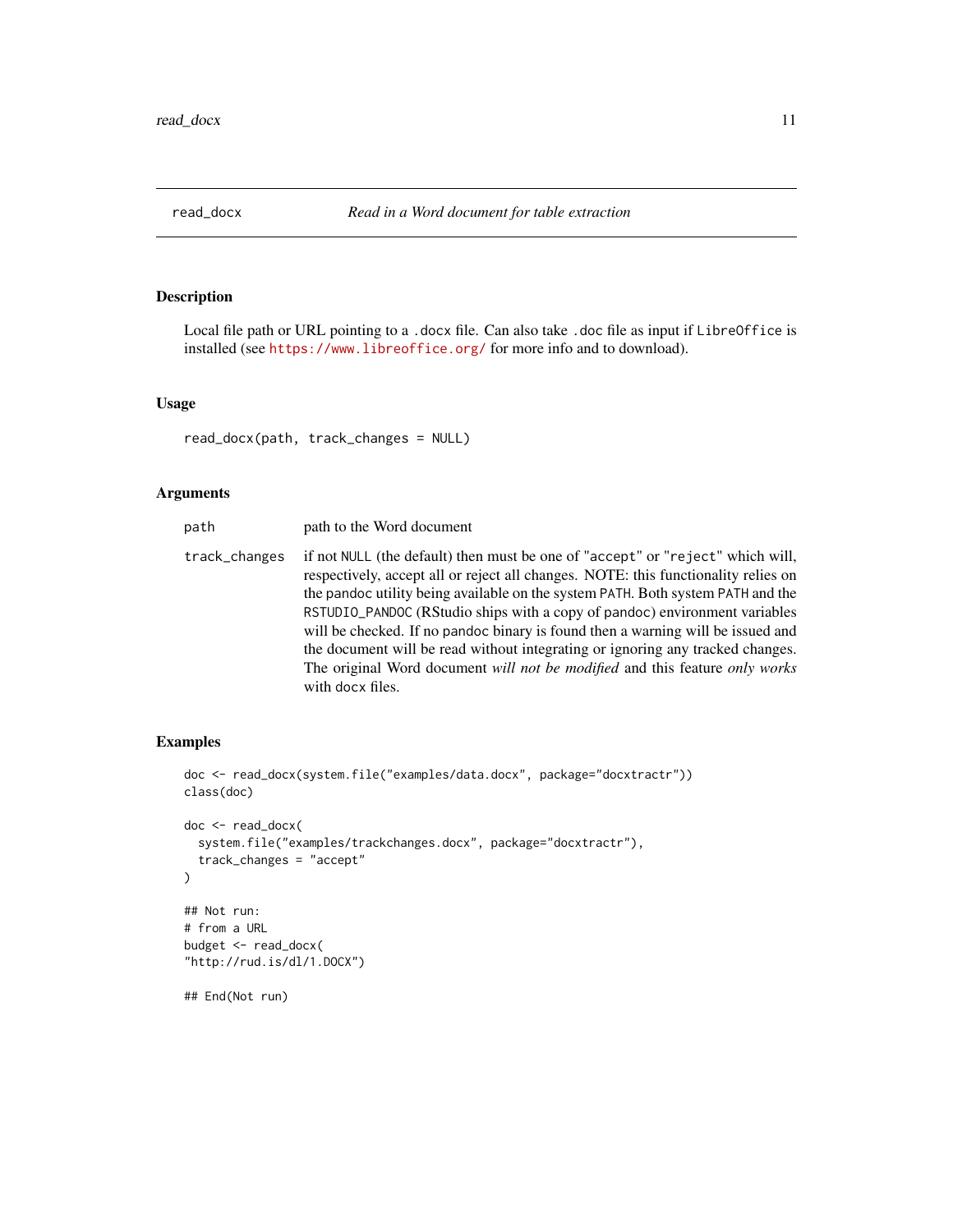<span id="page-11-1"></span><span id="page-11-0"></span>set\_libreoffice\_path *Point to Local soffice.exe File*

#### Description

Function to set an option that points to the local LibreOffice file soffice.exe.

#### Usage

```
set_libreoffice_path(path)
```
#### Arguments

path path to the LibreOffice soffice file

#### Details

For a list of possible file path locations for soffice.exe, see [https://github.com/hrbrmstr/](https://github.com/hrbrmstr/docxtractr/issues/5#issuecomment-233181976) [docxtractr/issues/5#issuecomment-233181976](https://github.com/hrbrmstr/docxtractr/issues/5#issuecomment-233181976)

#### Value

Returns nothing, function sets the option variable path\_to\_libreoffice.

#### Examples

```
## Not run:
set_libreoffice_path("local/path/to/soffice.exe")
```
## End(Not run)